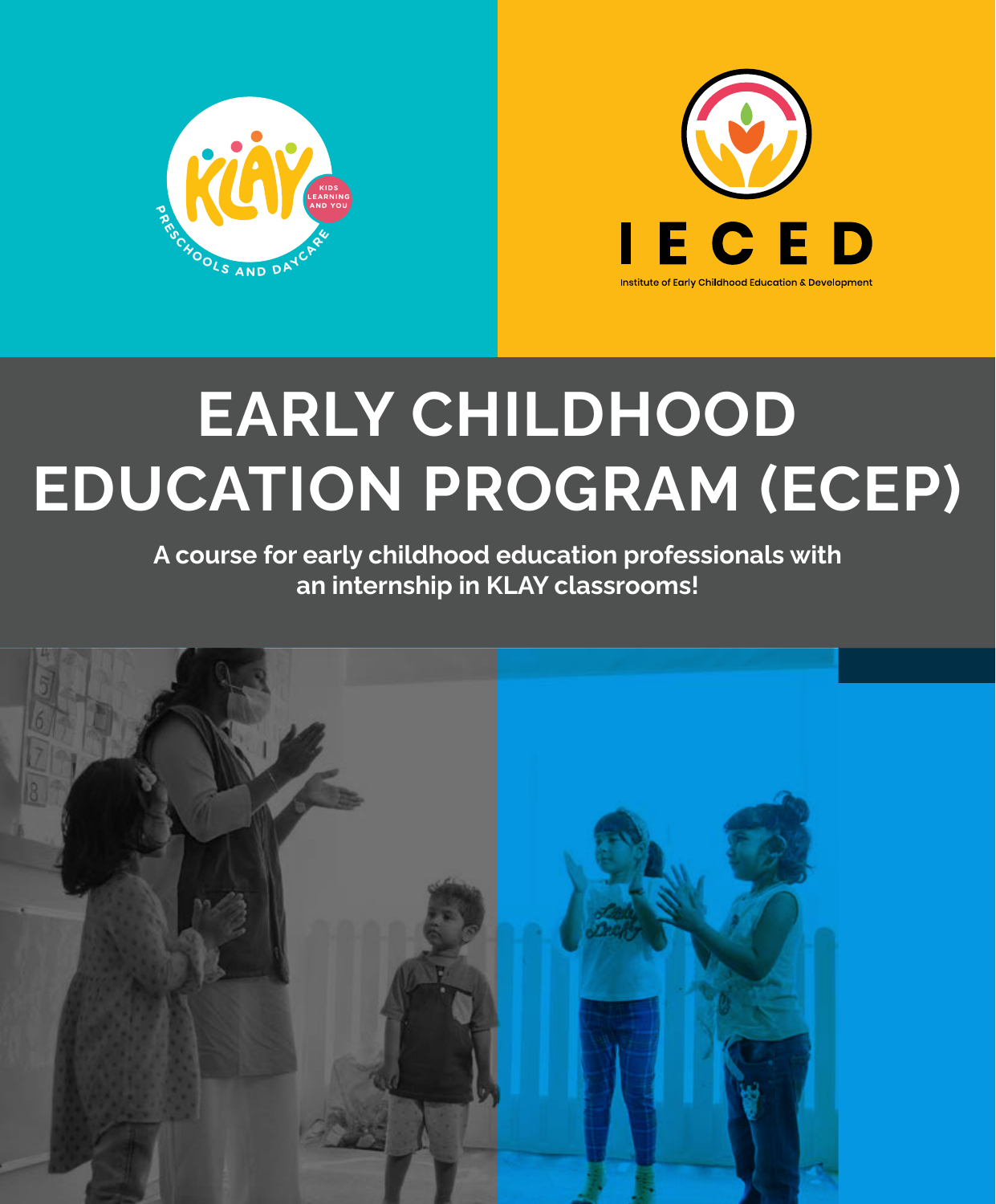## **About ECEP**

KLAY's Early Childhood Education Program is a unique certificate course that will help you understand the early years of a child and equip you with the required practical knowledge and skills to facilitate, design, develop and implement lesson plans for children in a preschool classroom.

## **Program Details and Duration**

Spread across 2 levels, this program will kick start your career in early years' education and provide you with an opportunity to shape the next generation.

## **Level 1**

#### **Program Duration**

A 6-week course (2 classes per week on Wed/Fri) spread across 70 hours

### **Level 1 Program Curriculum** <br> **How Will Students Benefit from**

**Basics of Preschool Education:** Key elements of early years teaching and domains of development (Milestones)

**A Day at Kindergarten**: The magic of routine, the role of the educator and other routines that include arrivals and departures

**Approaches in ECE:** Effective pedagogical approaches

**Phonics & Foundational Literacy:**  Language development and phonics

**Foundational Numeracy:** Early numeracy

**Art & Music in Classroom:** The tool of learning and the teacher's role

#### **Who is this Program Ideal For?**

If you are an aspiring teacher who would like to work with children in their early years, then this foundation program is just ideal for you

## **the Program?**

- Acquire the knowledge and **•** skills required to teach and work with children between the ages of 0 and 6.
- Understand all about the **•** routine and role of an educator in a kindergarten environment
- Get direct entry into level 2 of **•** the certificate program on passing level 1
- Be a part of in-person sessions **•**and get trained by expert faculty and leaders in the field of early childhood education

#### **Eligibility Criteria**

12+ years of formal Education Fluency in English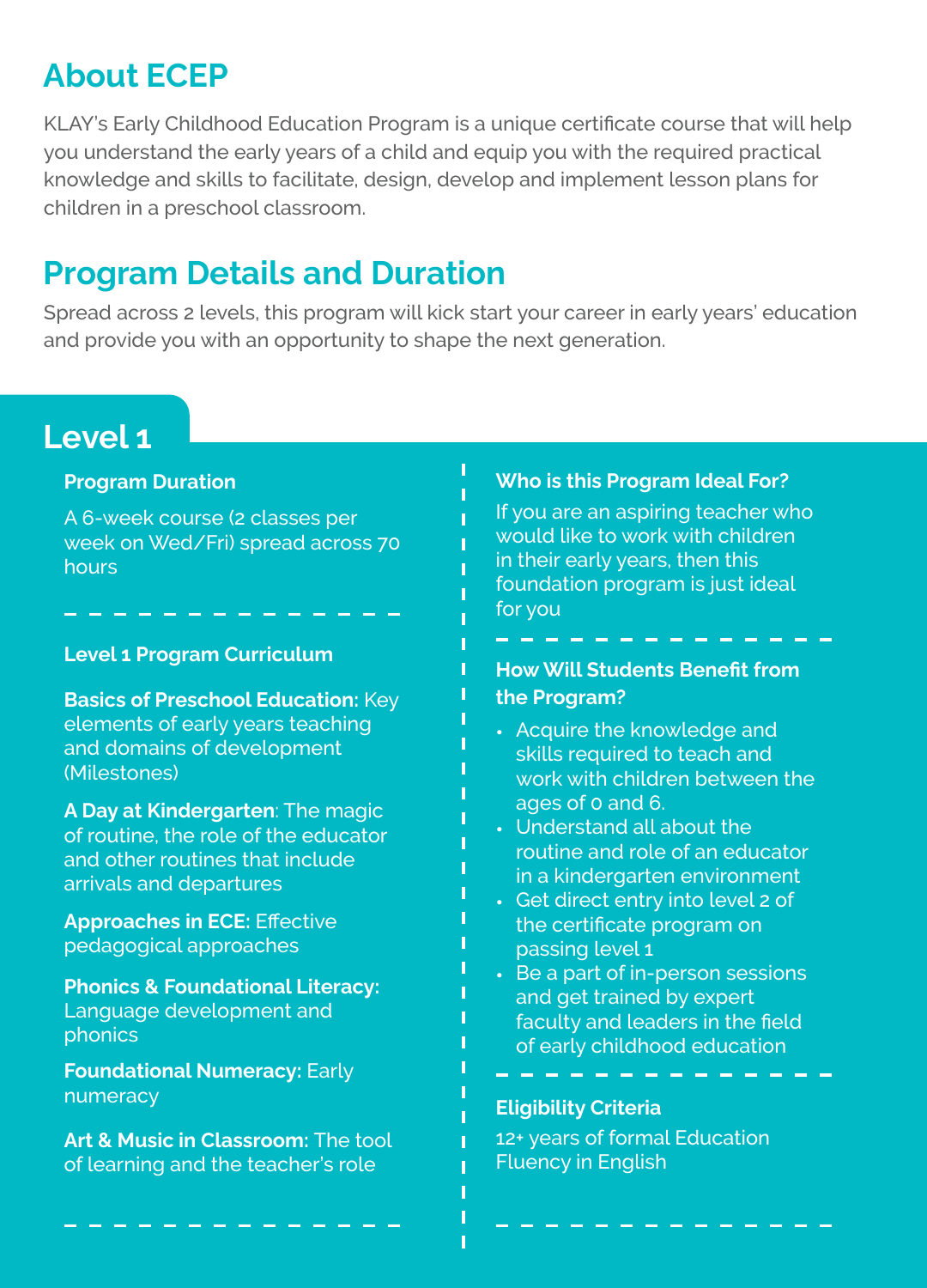## **Level 2**

#### **Program Duration**

A 15-week course (2 classes per week on Wed/Fri) + a 12-week internship in a KLAY classroom with stipend (students can opt for a total 400/640 hours of classroom experience)

#### **Level 2 Program Curriculum**

**Indian education system & National education policy:** Important principles of ECE, ECE providers, National Education Policy

**Psychology of Learning:** Vygotsky, Erikson, Piaget and Sigmund Freud Checklist of milestones

**Pedagogical cycle – Hybrid Model:**  Curriculum framework , planning , designing implementation, evaluation and hybrid learning

**Art & Music in Classroom:** The tool of learning and the teacher's role

**Brain Science and Applicability:**  Functioning of the human brain and its applicability in real life

**Health and Hygiene: Basic principles** of developing healthy individuals

**Safety and Security: Emergency** procedures, first aid, CPR and POCSO

**Family School Partnership:**  Importance of family, school and the teacher's role

**Communication: Effective** communication

**Me as a Leader:** Self-realization and professionalism

**Presentation/Reflection: Tour of a** pre-school, Build your own pre-school

#### **Who is this Program Ideal For?**

If you would like to build a career in early childhood education, understand the Psychology of learning, then this advanced program that includes a 400/640 hour internship is just what you are looking for

Students who have passed Level 1 of the program, get direct entry into Level 2

#### **How Will Students Benefit from the Program?**

- A one-stop program that helps **•** you build a career in the field of early childhood education.
- A perfect blend of theory + an **•** internship with a stipend in India's most trusted learning and childcare partner
- Choose between 240 or 480 **•** hours of internship (includes a stipend) in KLAY classrooms
- Get trained to be a leader in **•**early years education and get a chance to work, manage or open your very own preschool

#### **Eligibility Criteria**

\*Direct entry into Level 2 if graduated Level 1

Entrance Exam if not participated in Level 1. 12+ years of formal Education Fluency in English